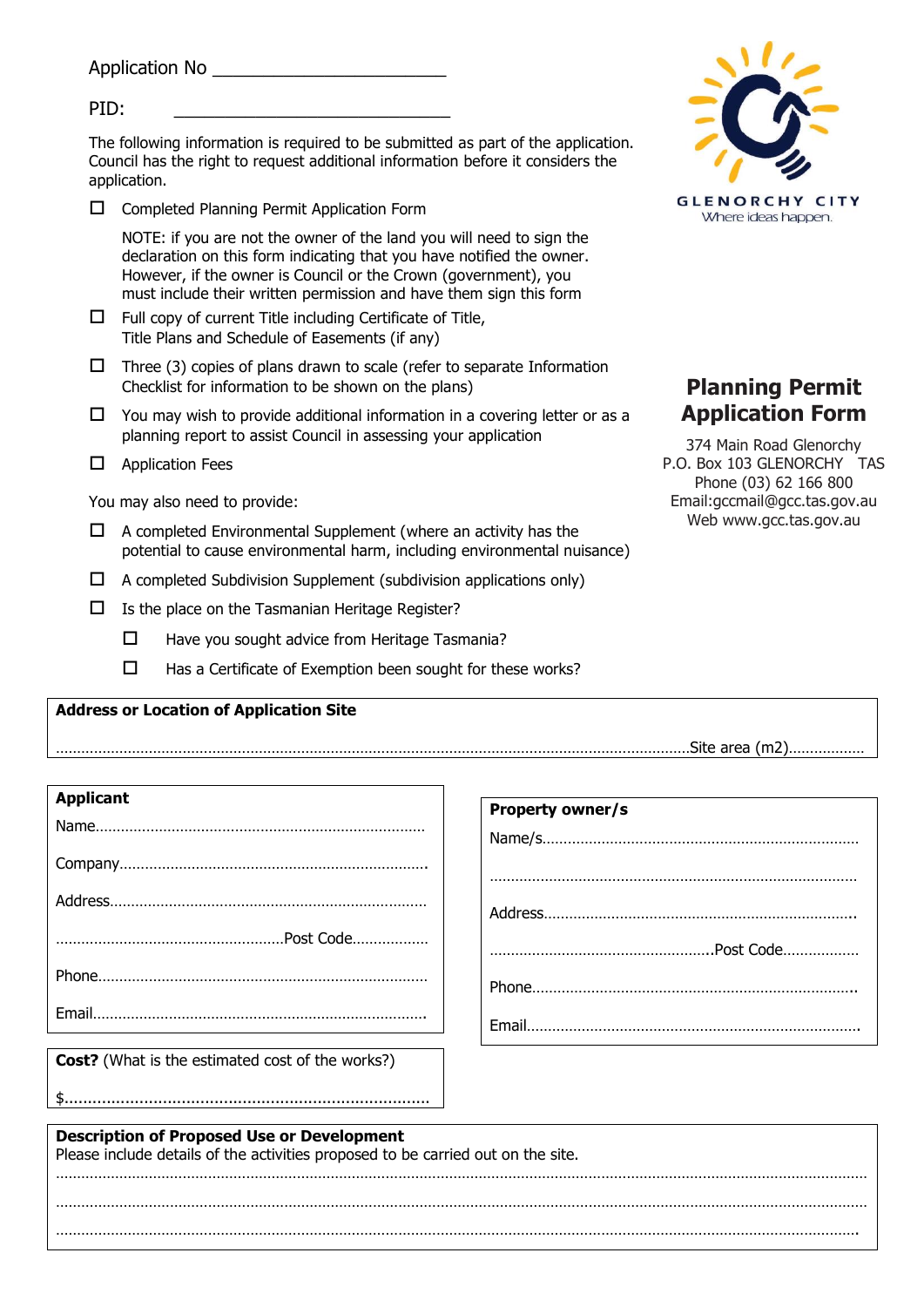| Present use of the land/buildings (if vacant give last known use) |  |  |
|-------------------------------------------------------------------|--|--|
|-------------------------------------------------------------------|--|--|

| Floorspace of new buildings / extension / changes of use<br>Please state the gross floor area of proposed building or extension or the area of land affected by the change of use<br>(if any) |
|-----------------------------------------------------------------------------------------------------------------------------------------------------------------------------------------------|
|                                                                                                                                                                                               |
| <b>Materials</b>                                                                                                                                                                              |
|                                                                                                                                                                                               |
|                                                                                                                                                                                               |
|                                                                                                                                                                                               |
|                                                                                                                                                                                               |
|                                                                                                                                                                                               |
| <b>Access</b><br>Does the proposal involve new or altered access to a road?<br>□<br>ப<br>yes<br>no<br>(show location and width of existing and/or proposed access on plans)                   |
| Vehicles visiting or delivering to or from the site                                                                                                                                           |
|                                                                                                                                                                                               |
|                                                                                                                                                                                               |
| <b>Parking (Please state the number of car parking spaces)</b>                                                                                                                                |
|                                                                                                                                                                                               |
|                                                                                                                                                                                               |
| <b>Trees</b><br>Does the proposal involve the removal or trees or shrubs?<br>$\Box$ yes<br>$\Box$<br>no                                                                                       |
| If so, state the number and identify precise position and species on the plans                                                                                                                |
|                                                                                                                                                                                               |
| <b>Services</b>                                                                                                                                                                               |
|                                                                                                                                                                                               |
|                                                                                                                                                                                               |
|                                                                                                                                                                                               |
|                                                                                                                                                                                               |
| <b>Employment</b> (please indicate if these numbers are estimates only)                                                                                                                       |
|                                                                                                                                                                                               |
|                                                                                                                                                                                               |
|                                                                                                                                                                                               |

………………………………………………………………………………………………………………………………………………………………………..

| <b>Hours of Operation</b>                         |           | AMto PM         |  |
|---------------------------------------------------|-----------|-----------------|--|
| What are the proposed maximum hours of operation? | Weekdays  |                 |  |
|                                                   | Saturdays |                 |  |
|                                                   | Sundays   |                 |  |
|                                                   |           | Public Holidays |  |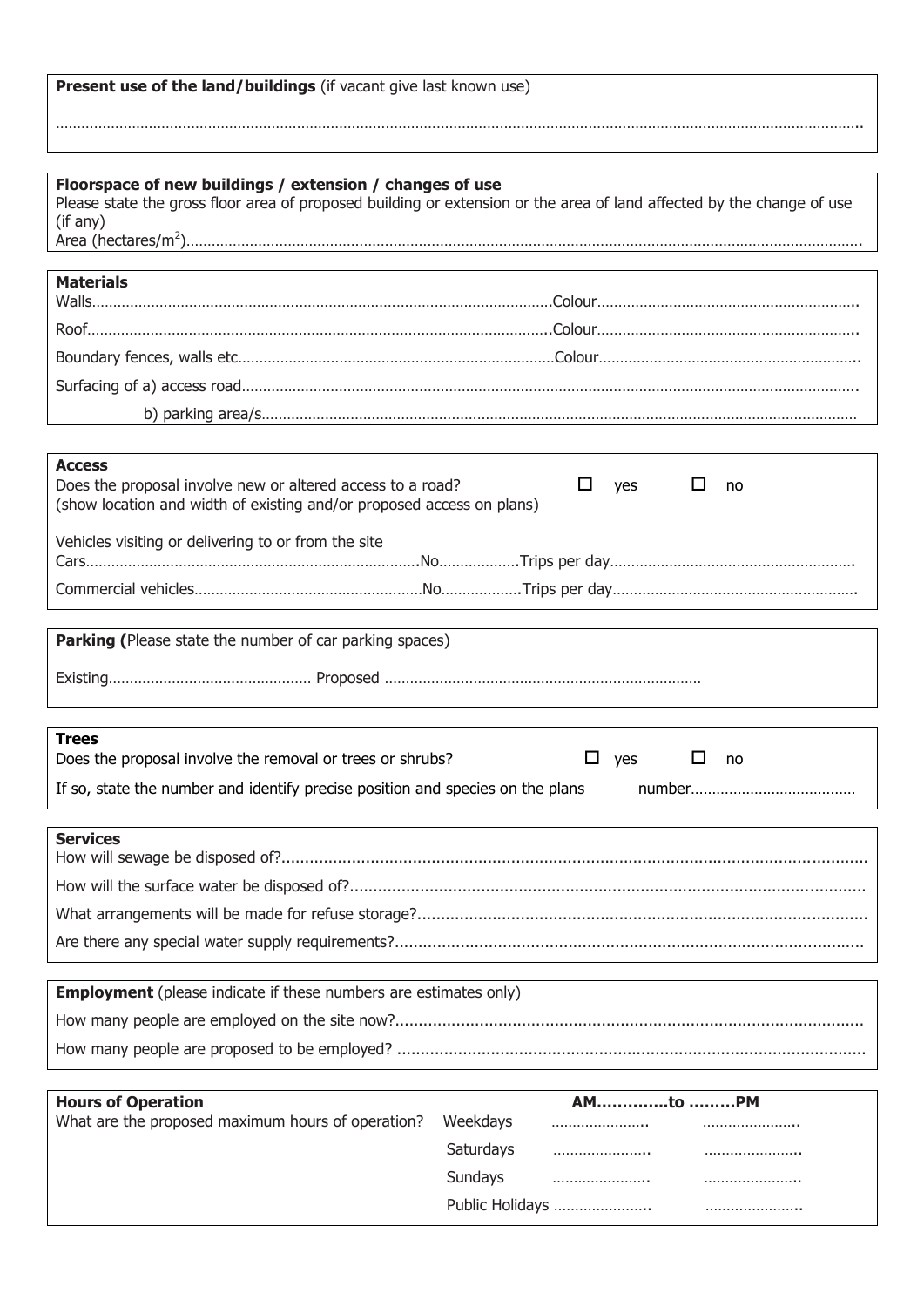| <b>Storage</b><br>Will goods be stored outside?                                                                                                                                                                                              | □      | yes        |   | no |
|----------------------------------------------------------------------------------------------------------------------------------------------------------------------------------------------------------------------------------------------|--------|------------|---|----|
| Is provision made for loading / unloading on site?                                                                                                                                                                                           | $\Box$ | yes        | ப | no |
| (if so, indicate storage and loading areas on the plans)                                                                                                                                                                                     |        |            |   |    |
|                                                                                                                                                                                                                                              |        |            |   |    |
| <b>Advertising Signs</b><br>Does the proposal involve the display of advertising signs?                                                                                                                                                      | ப      | <b>yes</b> | ப | no |
| If so, provide plans with dimensions of sign (height, width, total height above ground), content of the sign, where the<br>sign will be located on the site, how it will be attached or supported, and details of any proposed illumination. |        |            |   |    |
|                                                                                                                                                                                                                                              |        |            |   |    |
| <b>Staging</b> (such as subdivision for residential or multiple dwelling development)                                                                                                                                                        |        |            |   |    |
| Is the proposal to be carried out in more than one stage?                                                                                                                                                                                    | ⊔      | yes        | ப | no |
| If so, indicate stages on the plans                                                                                                                                                                                                          |        |            |   |    |

## **Applicant's Declaration**

- I/we hereby apply for a planning permit to carry out the use and/or development described in this application and the accompanying plans.
- I/we declare that the information contained in the form and any attached plans and documents is correct.
- I/we own the land, or have notified the owner/s of the land of the intention to make this application in accordance with Section 52 of the Land Use Planning and Approvals Act 1993.
- By providing Council with the plans and documents attached to this application ("Documents"), I:
	- warrant to Council I own all copyright in the Documents or am a licensee of the copyright owner with the right to grant the following authority;
	- authorise Council to copy the Documents, attach copies to Agendas for any relevant Council meetings and release copies to the public upon request; and
	- acknowledge Council is relying on my warranty and authorisation and may seek recovery of any damages suffered by it if my warranty and/or authority is incorrect.

Signed (Applicant) and the state of the state of the state of the state of the state of the state  $\Box$ 

## **If the land is owned by Council or the Crown, this form must be signed by the land owner and their written permission attached**

I/we hereby give my/our permission for the lodgement of this application.

Signed (Owner/s)\_\_\_\_\_\_\_\_\_\_\_\_\_\_\_\_\_\_\_\_\_\_\_\_\_\_\_\_\_\_\_\_\_\_\_\_\_\_\_\_\_\_\_\_\_\_ Date \_\_\_\_\_\_\_\_\_\_\_\_\_\_\_\_\_\_\_

Name/s (Please Print)

Titles/s (If the owner is a company)